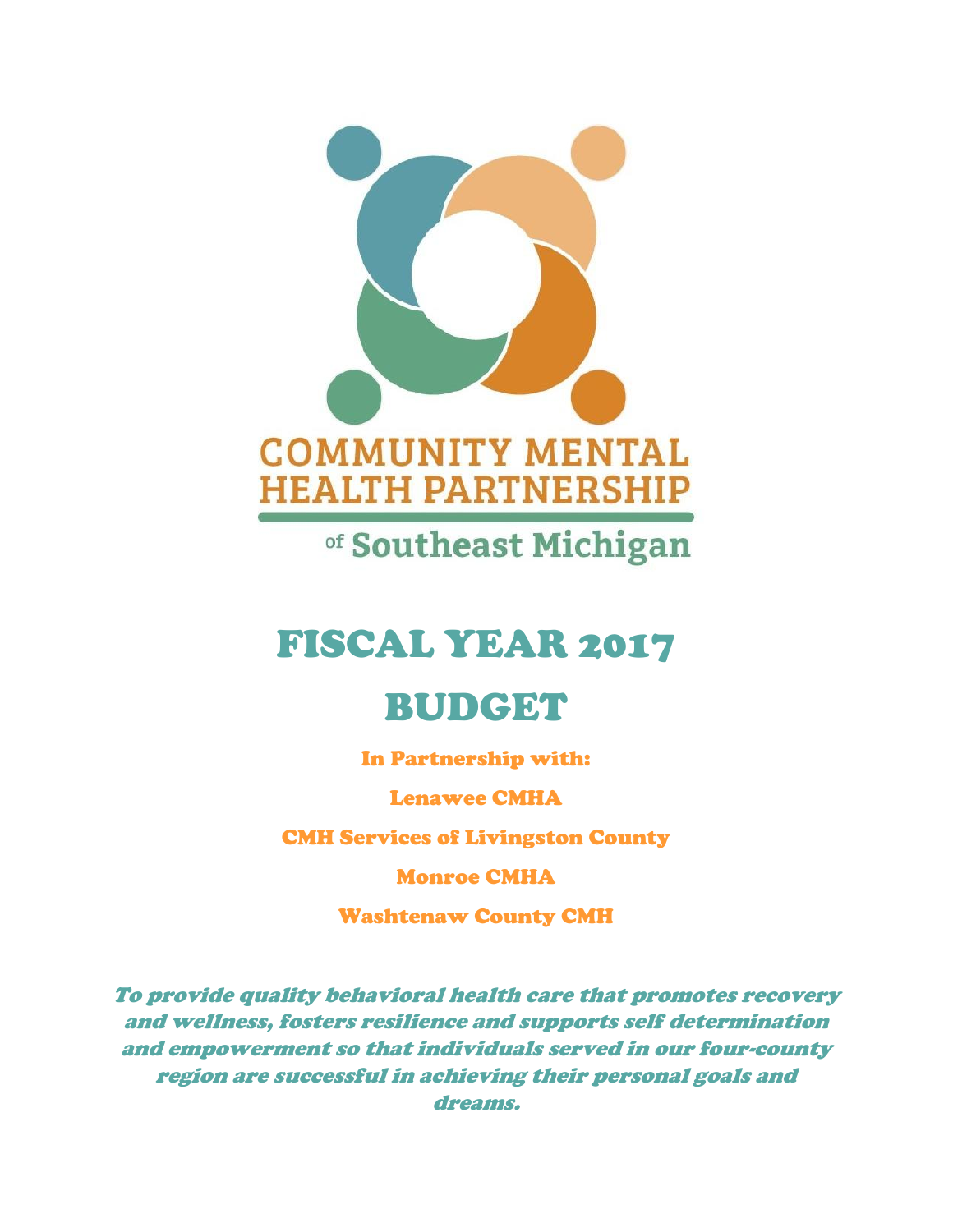

Mission, responsibilities and budget development approach

Community Mental Health Partnership of Southeast Michigan shall be responsible for the operation of the Concurrent 1915(b)/(c) Waiver, SUD Community Grant, the Healthy Michigan Plan, Autism Benefit under iSPA, and other public funding within its designated service area. The PIHP shall also be responsible for the development of the service delivery system and the establishment of sufficient administrative capabilities to carry out the requirements and obligations of the Specialty Services contract.

# **Community Mental Health Partnership of Southeast Michigan's areas of responsibility includes:**

Financial Management Service Delivery System Development Oversight Monitoring of the following delegated functions *Access Assurance Provider Network Services Quality Assessment/Performance Improvement Service and Utilization Management Customer Services* Regulatory Management – Corporate Compliance PA 500 and Application for Participation Requirements SUD Treatment and Prevention Services and special funding requirements Adherence to all Contract Attachments including SUD Policy Manual

### Revenue for FY2017

*State Plan/ B3 Medicaid Capitation (Mental Health and SUD services) Habilitation Supports Waiver Autism Benefit Healthy Michigan Plan SUD Community Grant Funds PA 2 Funds (governed by Oversight Policy Board)*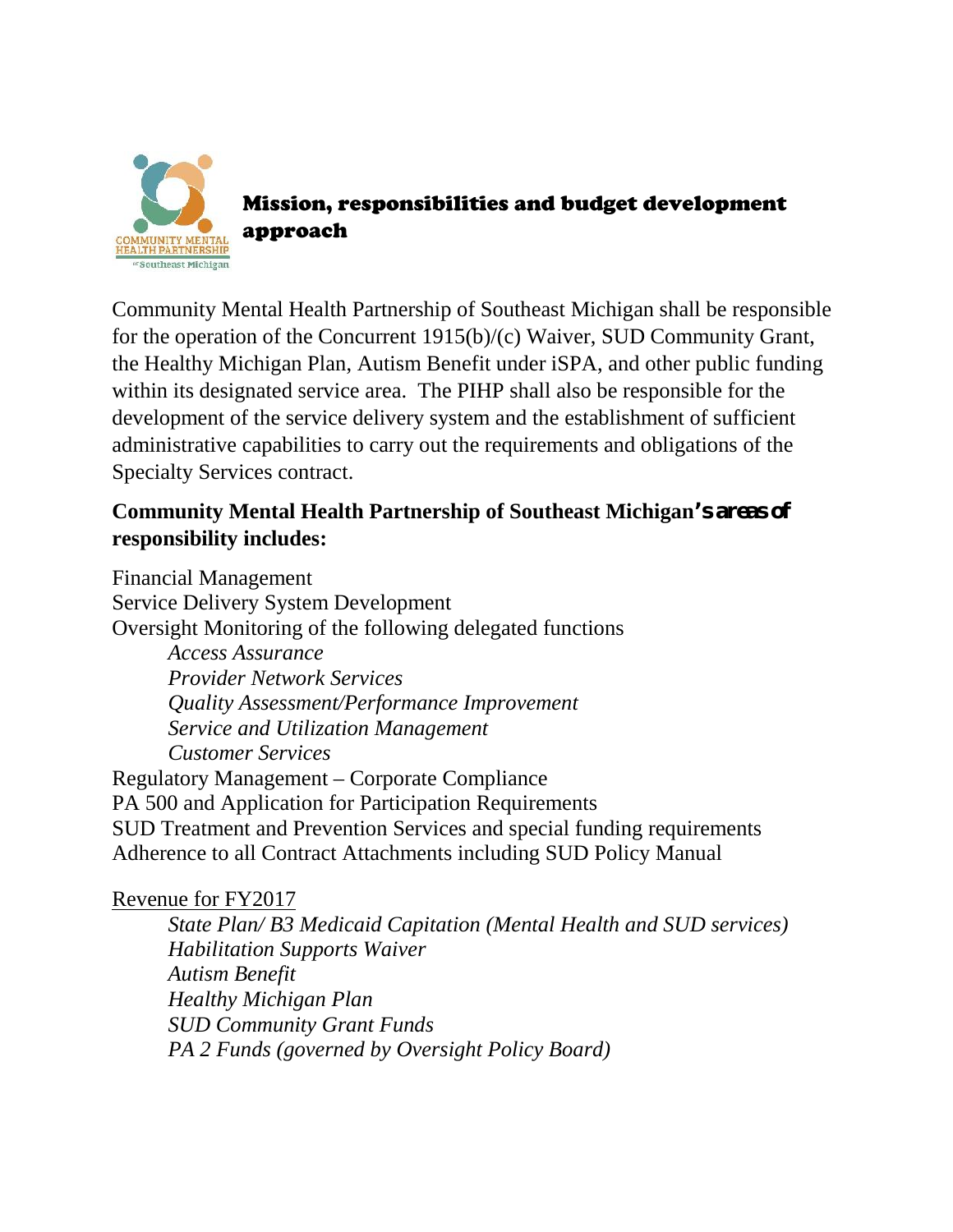

# **Fiscal Year 2017 Beginning Budget Objectives, Assumptions and Strategies**

Community Mental Health Partnership of Southeast Michigan is using the following objectives, assumptions and strategies to prepare the beginning FY17 budget. Budget amendments will be presented throughout the year, on a quarterly basis, to recognize any changes in assumptions or contractual obligations.

#### CMHPSM FY17 Budget Objectives:

- 1. Fiscal Year 2017 budget is being presented at the September 2016 Board of Directors meeting.
- 2. The proposed budget upholds the mission and vision of CMHPSM.
- 3. The fiscal year 2017 budget delivers a responsible balance of financial management, oversight monitoring, regulatory management, an accountable service delivery system, and an adherence to the contracts entered into with the Michigan Department of Health and Human Services (MDHHS).

#### CMHPSM FY17 Assumptions:

- 1. Rates released by MDHHS will be applied to Traditional Medicaid Eligibles and HMP Enrollees listings for the CMHPSM region.
- 2. CMHPSM trended those Traditional Medicaid Eligibles and HMP Enrollees from the most current listing to apply the rates.
- 3. Community Living Support approved rate increases were applied to the CMHSP's budgets.
- 4. Administrative expenditures include a tiered salary step model based on the existing Board approved salary ranges.
- 5. The State of Michigan use tax will conclude in December of 2016.
- 6. Proposed changes in the Medicaid 1115 waiver submitted to the Center for Medicare and Medicaid Services (CMS) by MDHHS will not be applied until final approval is received from CMS.

#### CMHPSM Strategies:

- 1. CMHPSM collaborated with CMHSP's to establish a consistent and reasonable methodology to balance the budget as a PIHP in whole.
- 2. CMHPSM coordinated with CMHSP's to review current year budgets and actual expenditures.
- 3. A shared decision model was utilized to complete the fiscal year 2017 budget to be presented to the board for approval.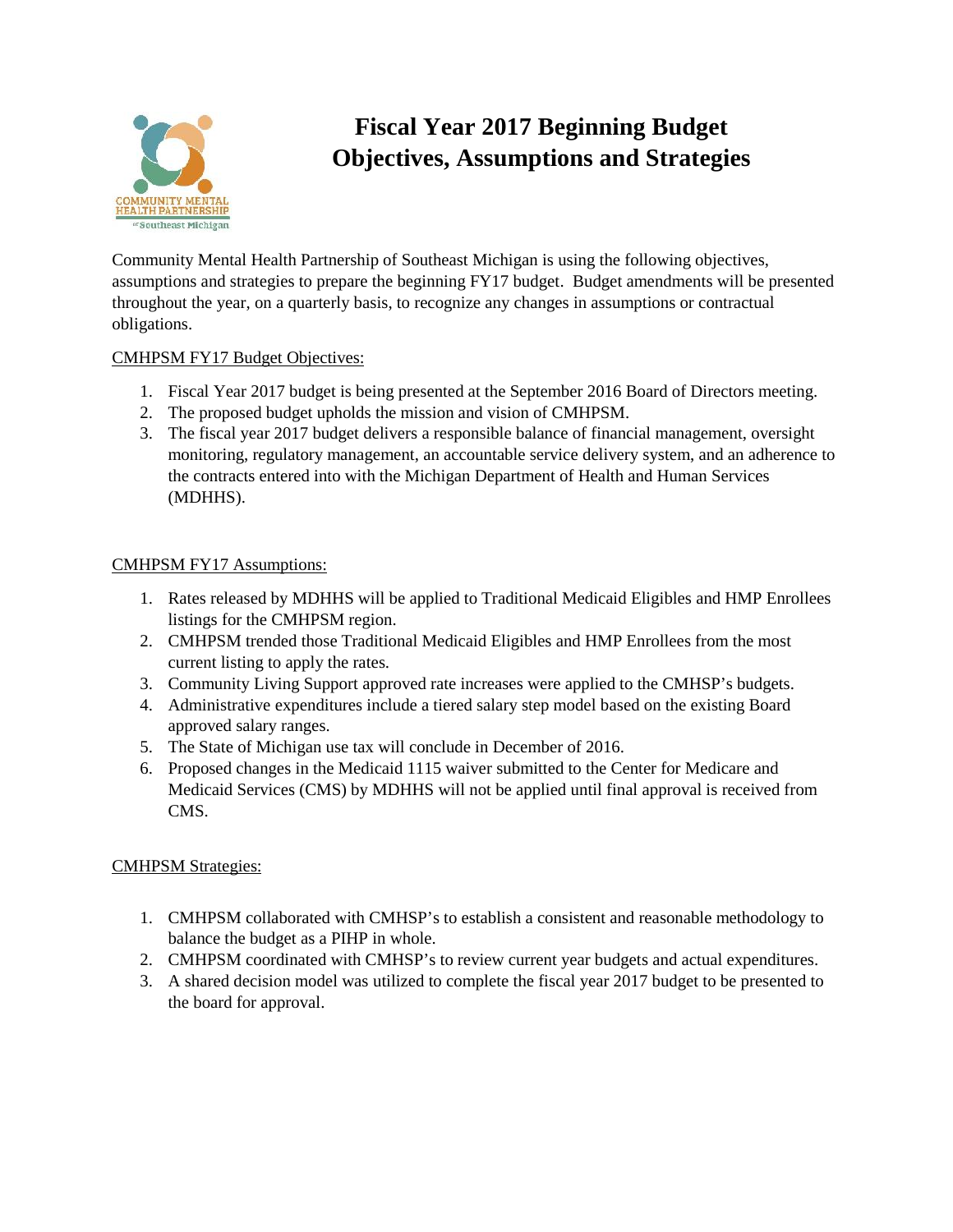## **Fiscal Year 2017 Budget Overview**

Total Revenues Projected for FY2016 for all fund sources:

#### \$160,983,770

Partnership Capitated Allocations for Medicaid and HMP:

| Lenawee CMHA                                   | \$17,753,000 |
|------------------------------------------------|--------------|
| CMH Services of Livingston County \$24,347,500 |              |
| Monroe CMHA                                    | \$26,662,600 |
| <b>Washtenaw County CMH</b>                    | \$67,450,000 |

Substance Use Disorder Prevention and Treatment (by County):

| Lenawee                                   | \$1,278,823 |
|-------------------------------------------|-------------|
| Livingston                                | \$1,614,420 |
| Monroe (managed by CMHPSM)                | \$1,506,177 |
| Washtenaw (managed by CMHPSM) \$4,026,893 |             |

Other Contractual Costs \$9,840,886

Hospital Rate Adjuster Use Tax and HICA Local Match Autism fee for service

Administrative Costs \$3,363,745

Salary and Fringe **Contracts** Infrastructure (space and systems) **Training** Supplies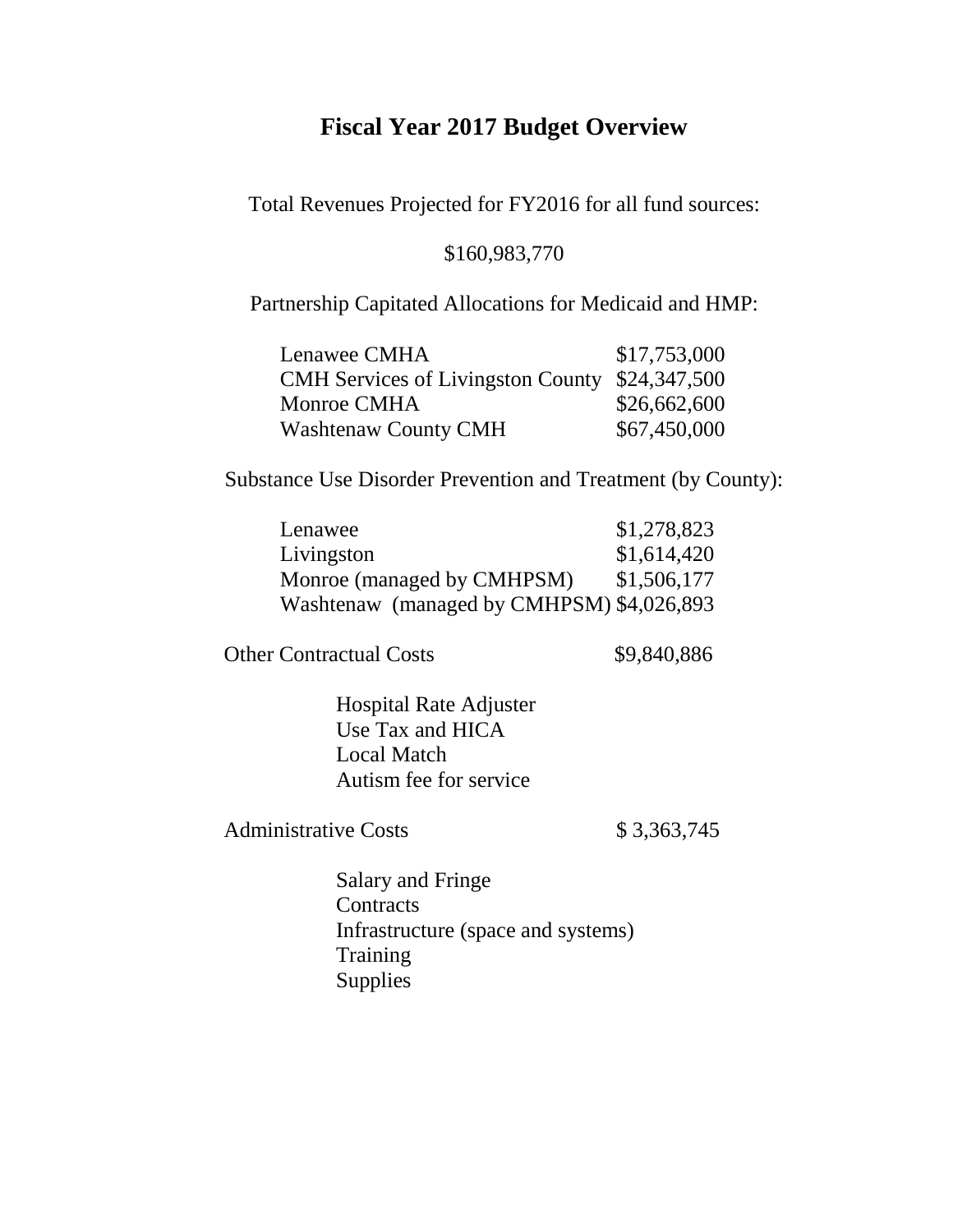### **Fiscal Year 2017 Budget Notes**

#### Revenues

- 1) Medicaid Capitation decrease in revenues due to the decrease in capitated rates, decrease in the geographical factor for the region. Eligibles were maintained at a level rate based on a nine month trending.
- 2) Medicaid Carryforward based on FY 2016 projections submitted to Michigan Department of Health and Human Services (MDHHS) in August 2016.
- 3) Healthy Michigan Plan Increase due to increase in eligibles compared to FY 2016.
- 4) Healthy Michigan Carryforward based on FY 2016 projections submitted to MDHHS in August 2016.
- 5) Medicaid Health Home decrease due to the discontinuing participation of Washtenaw County.
- 6) 10% Health Home Match decrease due to the discontinuing participation of Washtenaw county
- 7) SUD PA2 decrease based on the State of Michigan's FY2017 projected distributions of these funds.
- 8) Other Revenue increase due to the increase of projected revenue from partners for centralized SIS assessments.

#### **Expenditures**

- 1) Funding for CMHSP Partners increases for all partners based on prior approved rate increases for community living supports, wage/step increases, and contractual obligations.
- 2) Hospital Rate Adjuster projected historical increase, budget to be amended as realized.
- 3) 10% Health Home Match decrease due to the discontinuing participation of Washtenaw County.
- 4) Administrative Costs –

Salary & Fringes – increase due to creation of two positions, tiered step increases, and projected health care cost increases.

Administrative contracts – increase due to contractual obligations.

Board Expense – increase due to projected costs based on prior year utilization.

All Other Costs – increase due to staff required trainings and miscellaneous expenditures.